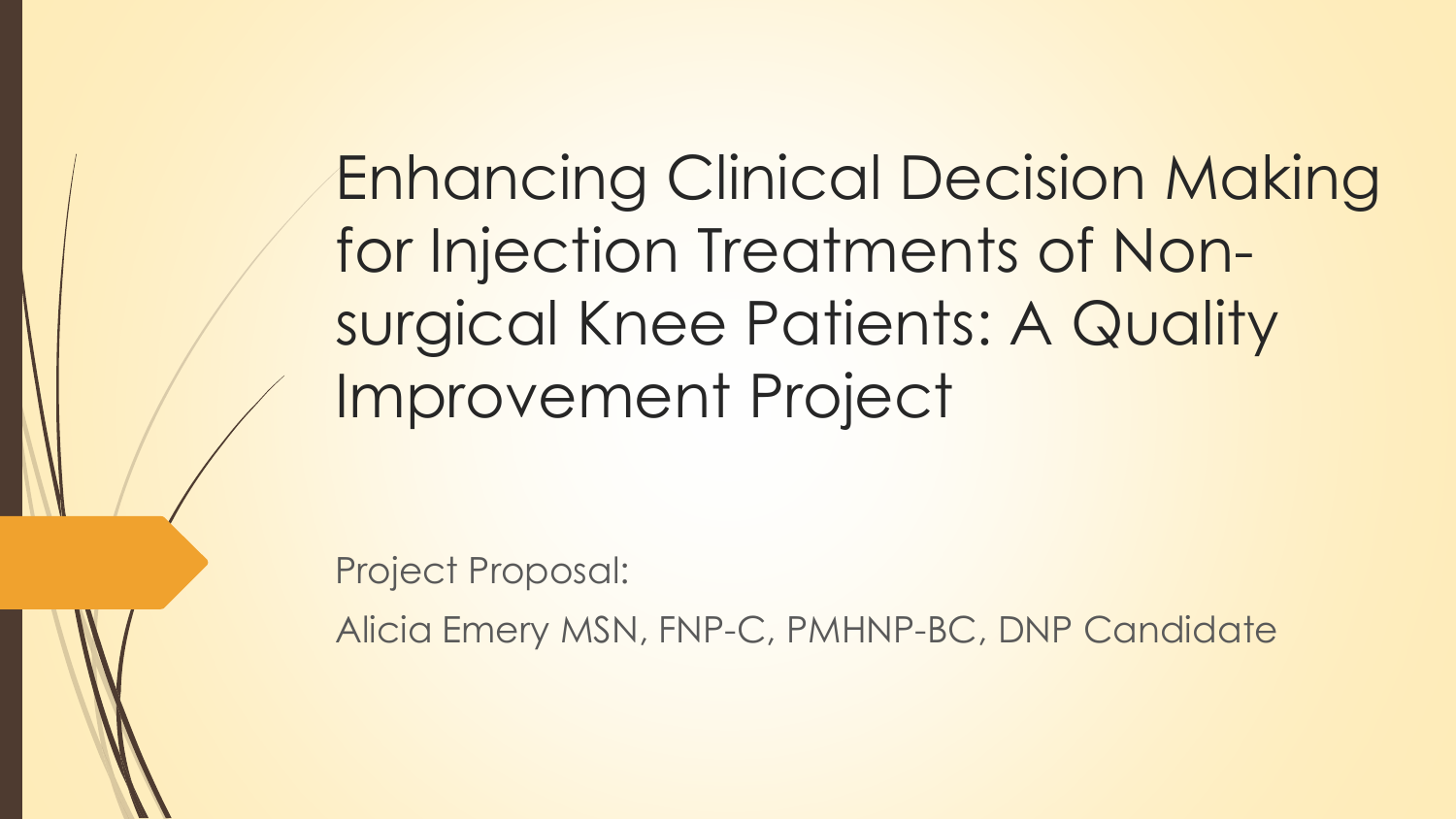### Background

■ 80% of people over 65 have osteoarthritis of the knee

- Contraindications to knee surgery
- **For those not considering surgery options are limited**
- Over 33 million injections a year in US
- **The guidelines on choosing injections vary/conflict**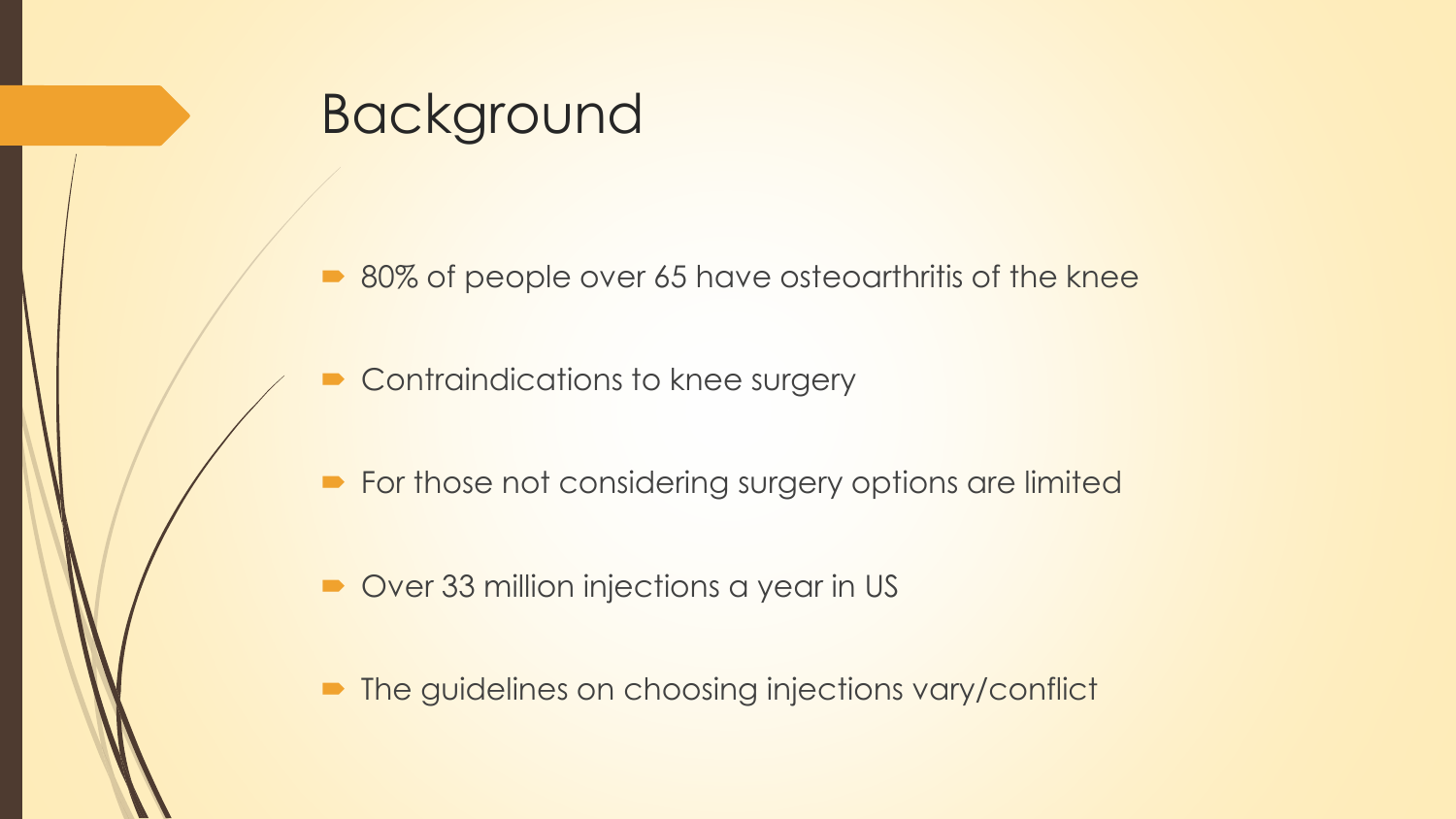### Problem Statement

 In an Orthopedic office in Northeast Tennessee clinical decision making for treatment options of non-surgical candidates with osteoarthritis is unclear.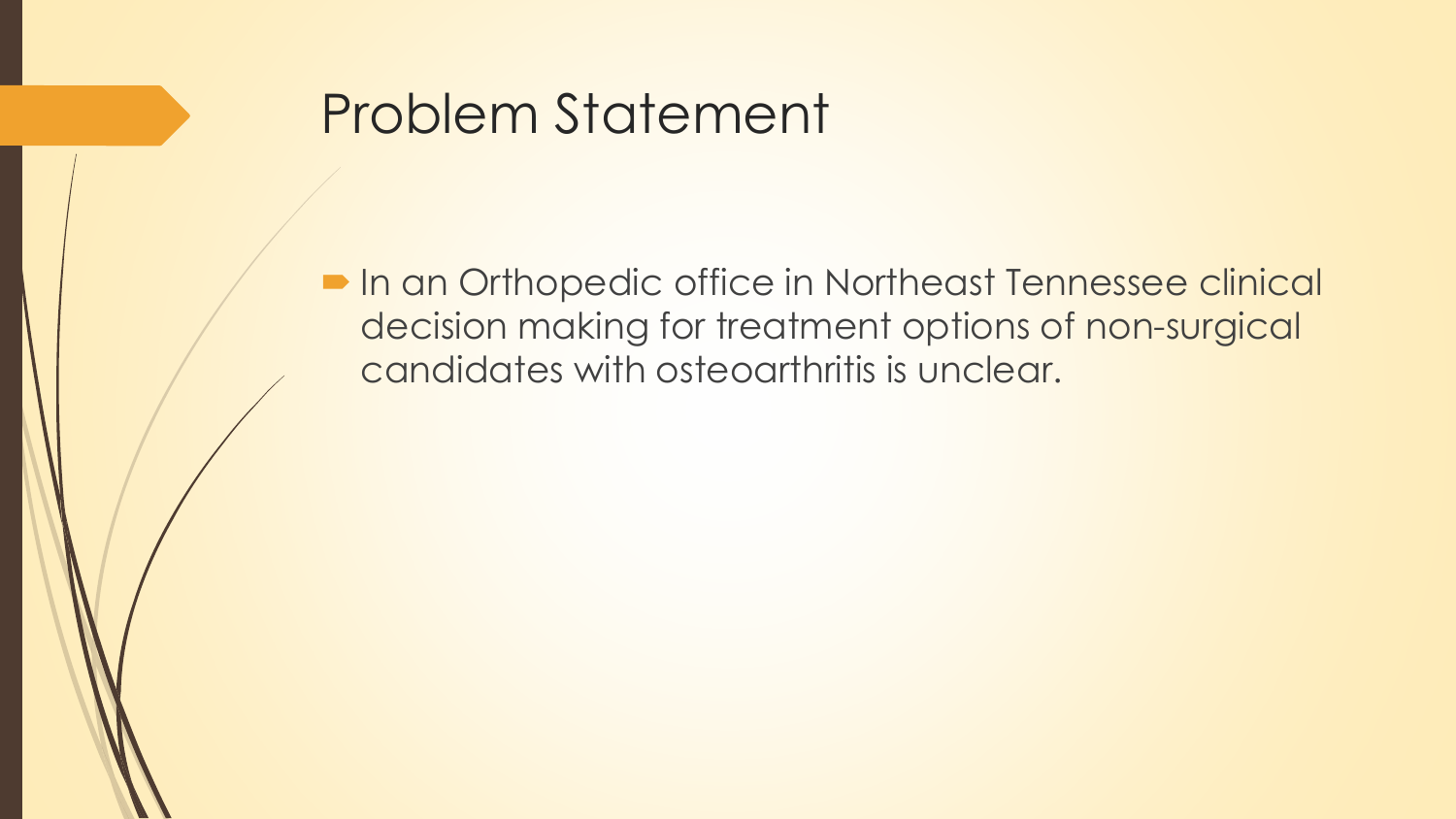#### Literature Review

#### **Conflicts**

- HA 28% vs Placebo minimal improvement \$400-\$1200
	- Egg allergy for natural products
- PRP is shown superior to HA \$1192
	- **PRP** vs placebo
	- ■Potential for infection/contamination
- Steroids 39% \$100-\$300
	- **Diabetes**
	- **Max three injections a year**
	- **D**Joint degradation
	- Steroids Less effective than HA
- Allograft 60-80% improvement \$1200
	- **Active cancer may increase T-cells**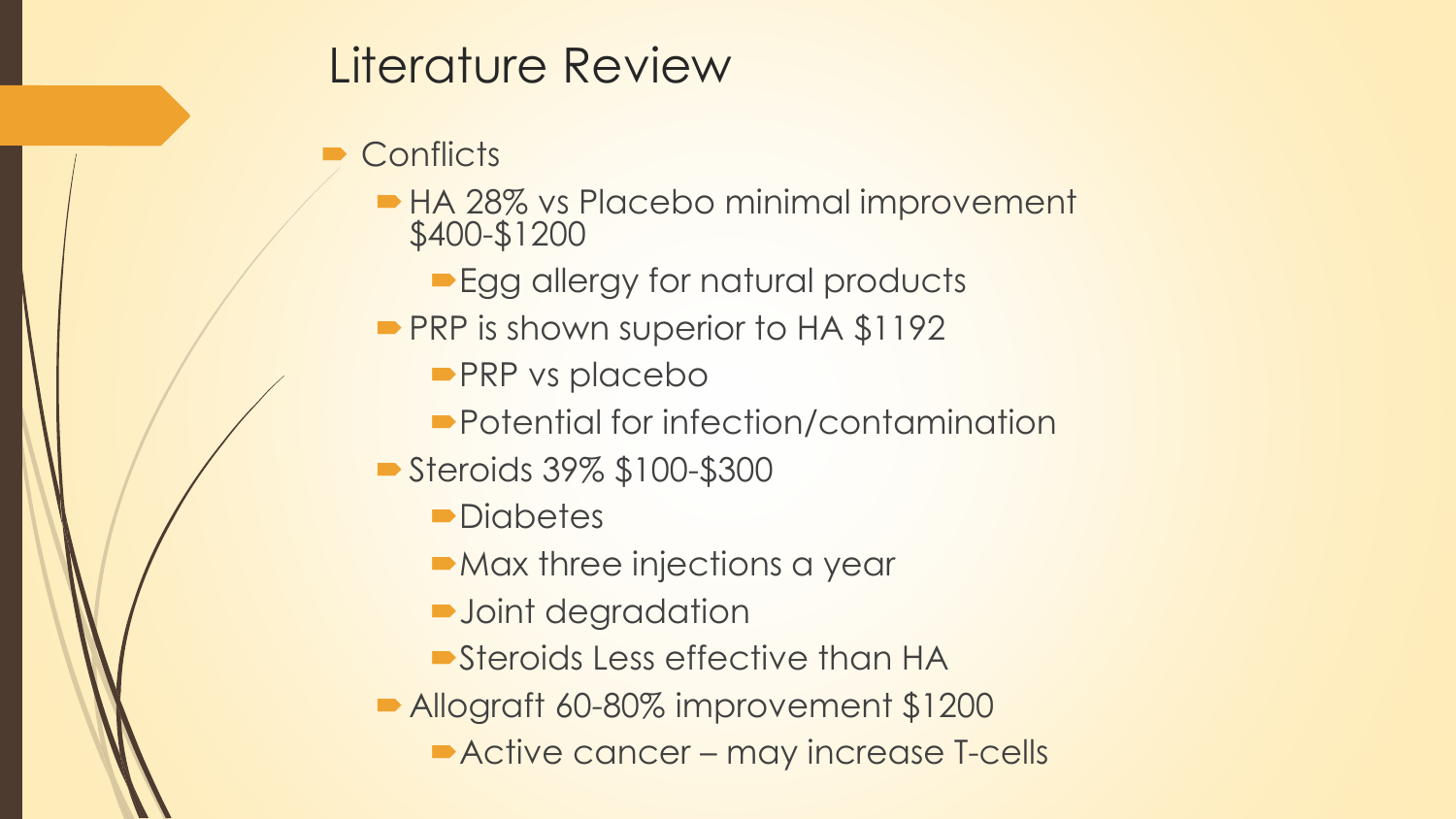- Major Guidelines
	- **American Academy of Orthopedic Surgeons** 
		- **1st Topical and oral NSAIDS, narcotics**
		- 2<sup>nd</sup> Steroids, HA, debridement and partial meniscus repair
	- Osteoarthritis Research Society
		- **1st Arthritis education programs, structured** exercise, tai-chi, yoga, weight management
		- 2<sup>nd</sup> Topical and oral NSAIDs conditional
	- **American College of rheumatology** 
		- Exercise, self-management program, weight loss, tai-chi, cane use, orthotics, knee brace and topical/oral NSAIDS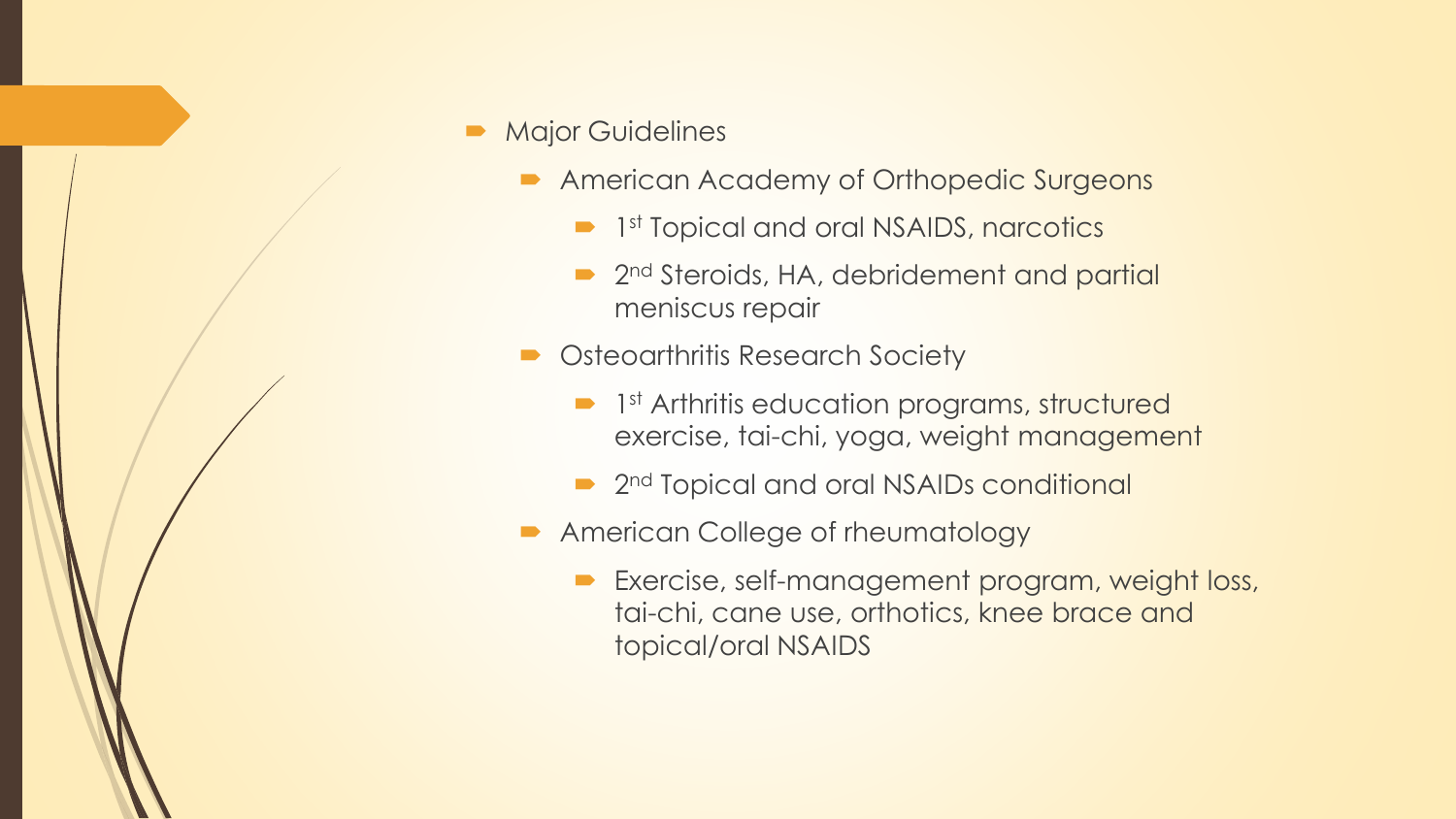## Purpose Statement

• The purpose of this quality improvement project is to develop a clinical guideline so that providers know criteria for choosing optimal knee alternative treatments for non-surgical knee patients.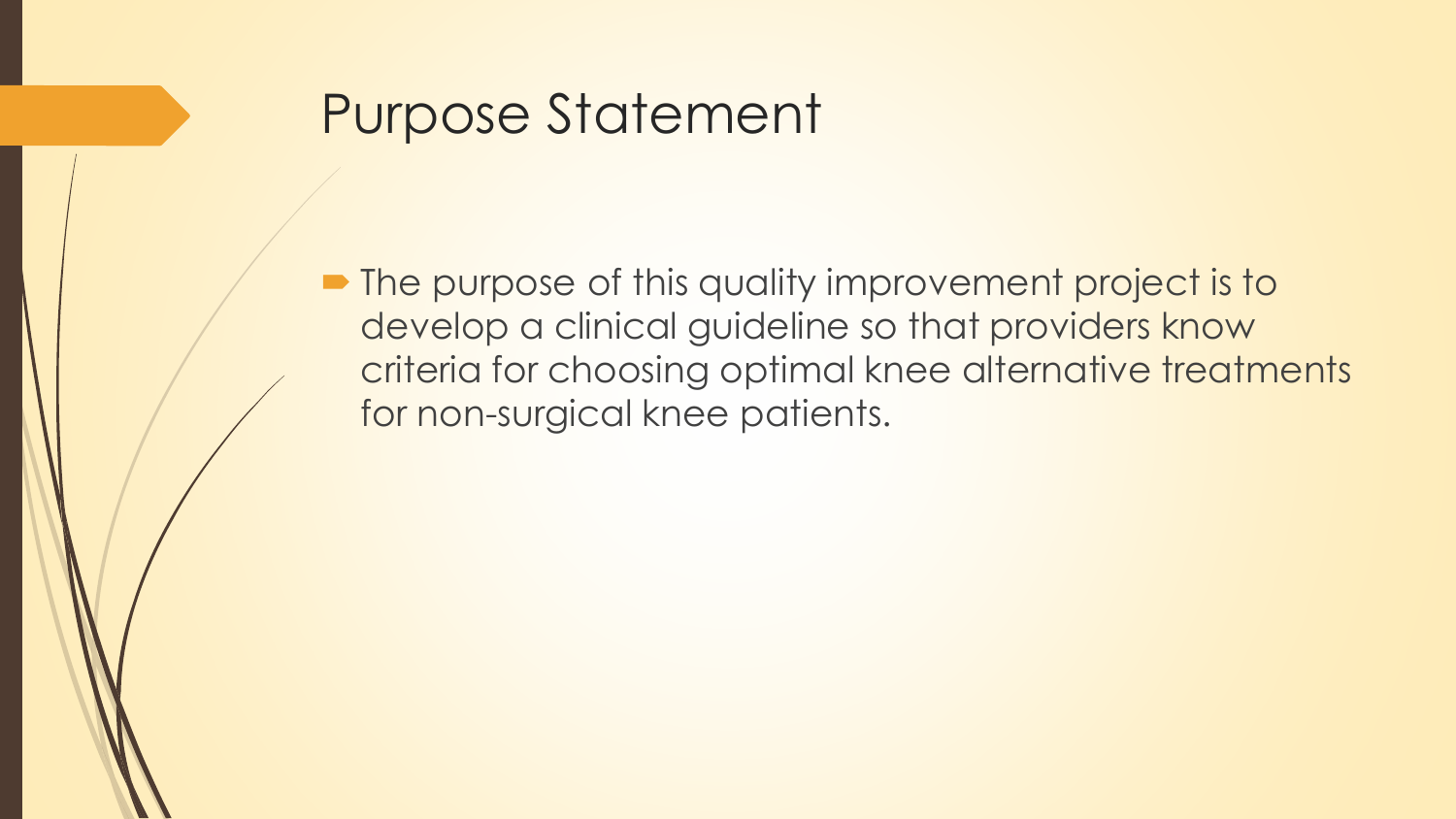# KTA FRAMEWORK

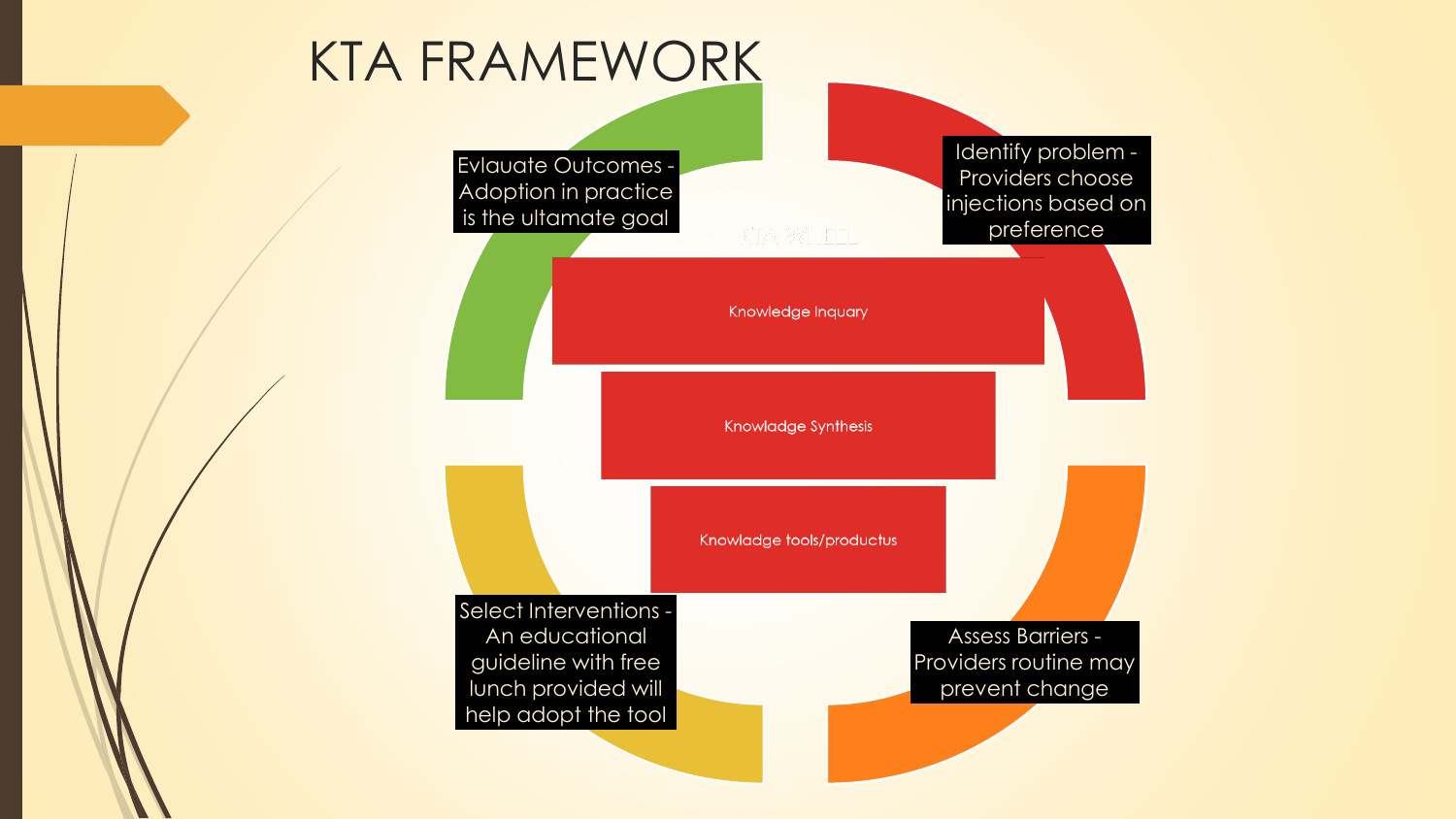# PROJECT METHODS

- **Project Design** 
	- **Quality Improvement Project using the Delphi Method**
- **Setting** 
	- Privately Owned Orthopedic Practice in NE Tennessee
- $\blacksquare$  /mplementation
	- *Develop a Clinical guideline*
	- Expert Feedback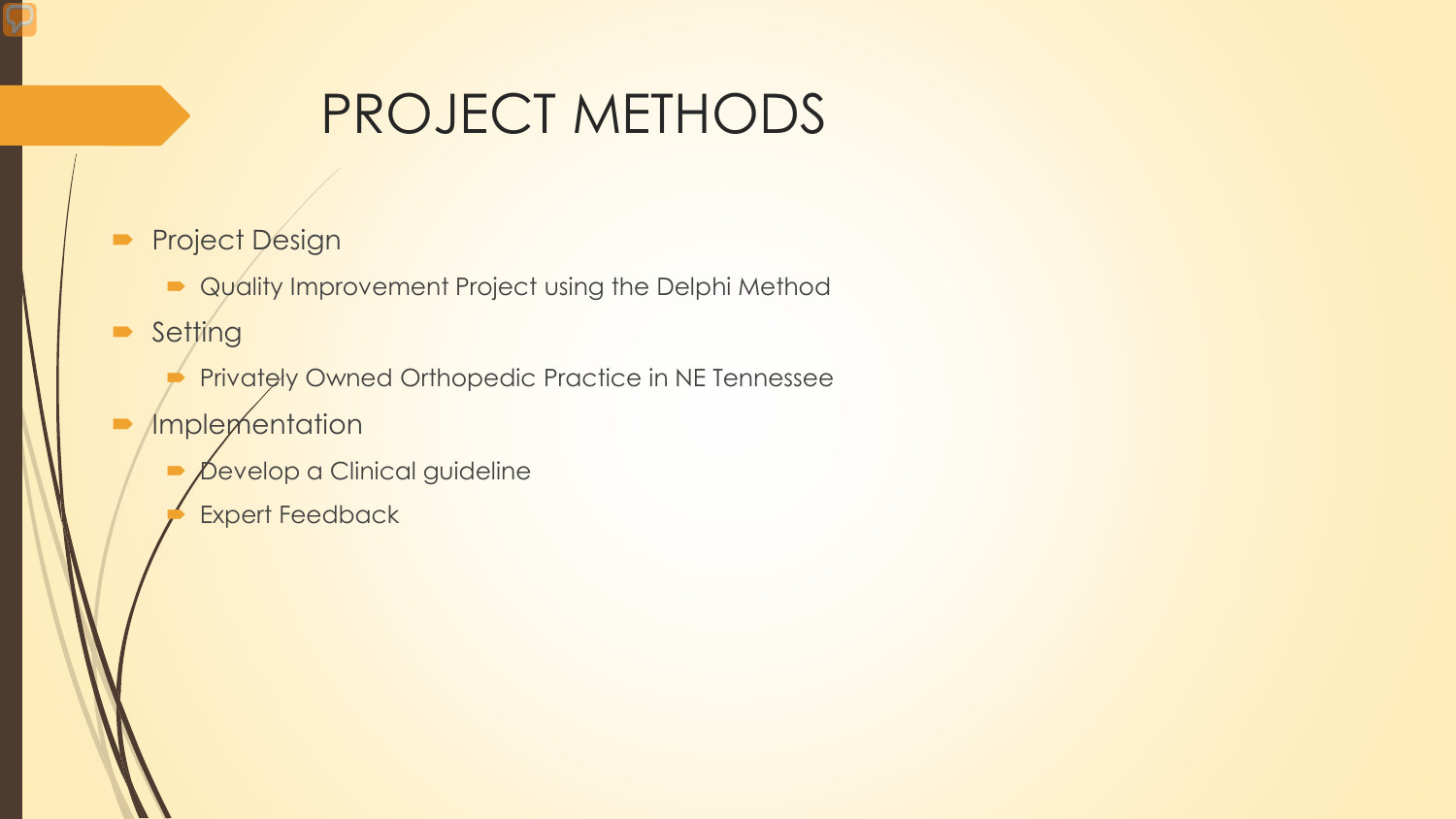## EVALUATION AND OUTCOMES

- **Develop a clinical guideline**
- Experts to evaluate the guideline for content (accuracy), clarity, and ease of use
- **Present the guideline to the practice for adoption**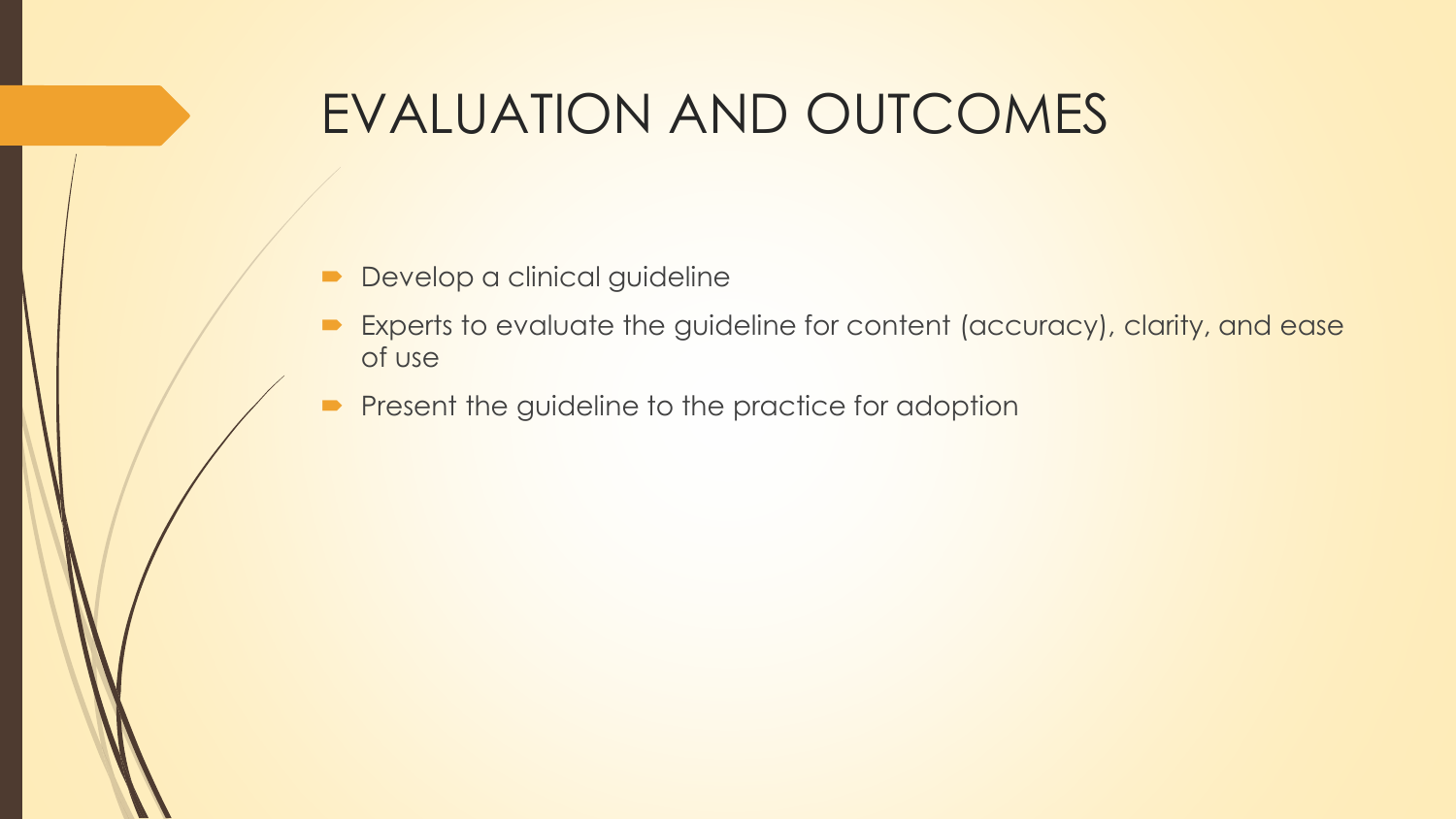## **Data Collection Pre-Survey**

| I choose<br>injections for<br>non-surgical<br>knee patients<br>based on: | Never= 0 | Sometimes = $1$ | Often $= 2$ | Always $= 3$ |
|--------------------------------------------------------------------------|----------|-----------------|-------------|--------------|
| "Expected Pain<br>improvement"                                           |          |                 |             |              |
| "Cost"                                                                   |          |                 |             |              |
| "Expected<br>functionality<br>improvement"                               |          |                 |             |              |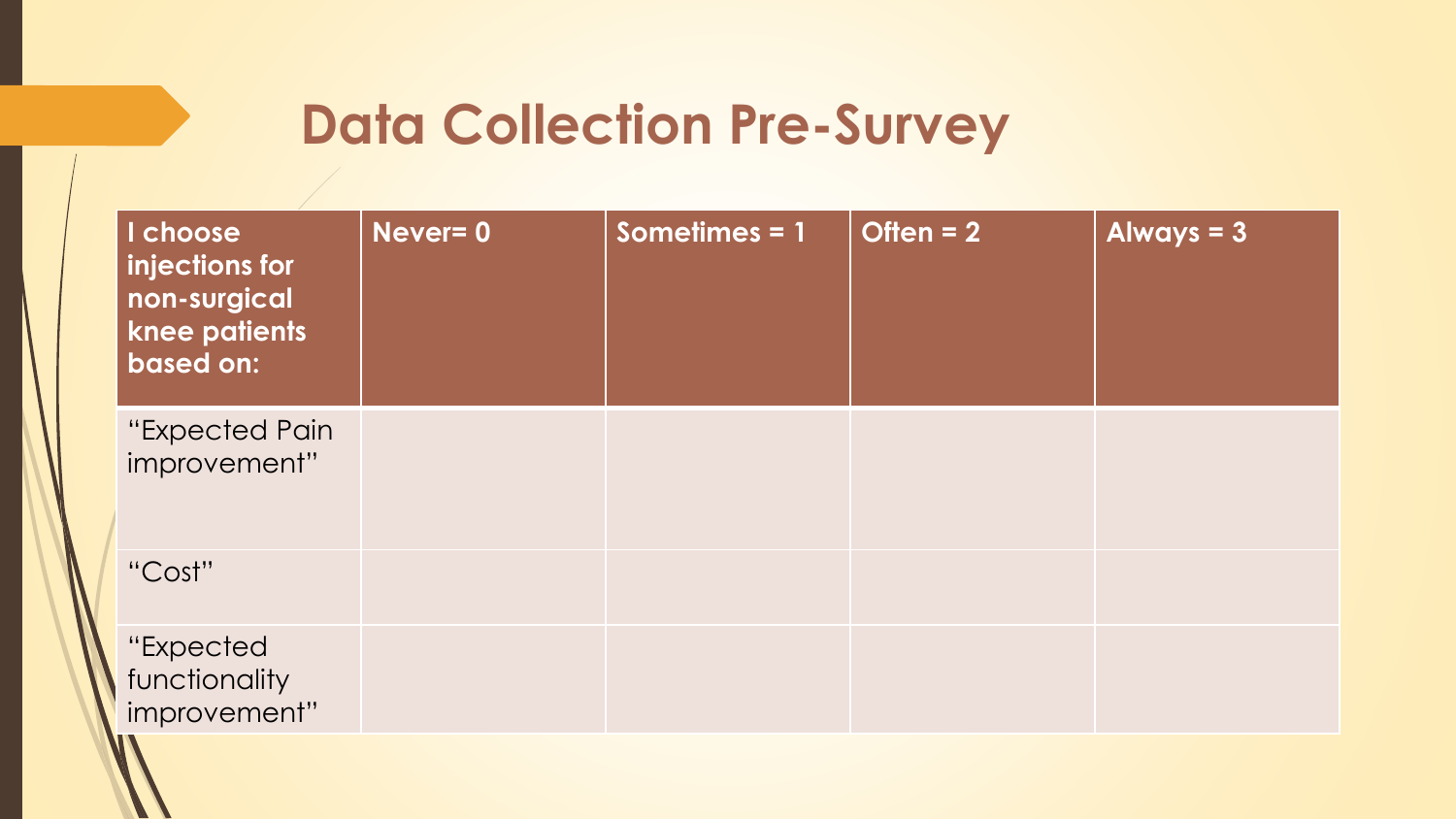# **Data Collection Post survey**

|                                                  | Not at all/No=0 | Somewhat/<br>sometimes $= 1$ | Mostly/most of<br>the time $= 2$ | $Yes = 3$ |
|--------------------------------------------------|-----------------|------------------------------|----------------------------------|-----------|
| The information<br>on the handout<br>is accurate |                 |                              |                                  |           |
| The handout is<br>easy to use                    |                 |                              |                                  |           |
| The handout is<br>clear                          |                 |                              |                                  |           |
| I will adopt this<br>handout into my<br>practice |                 |                              |                                  |           |